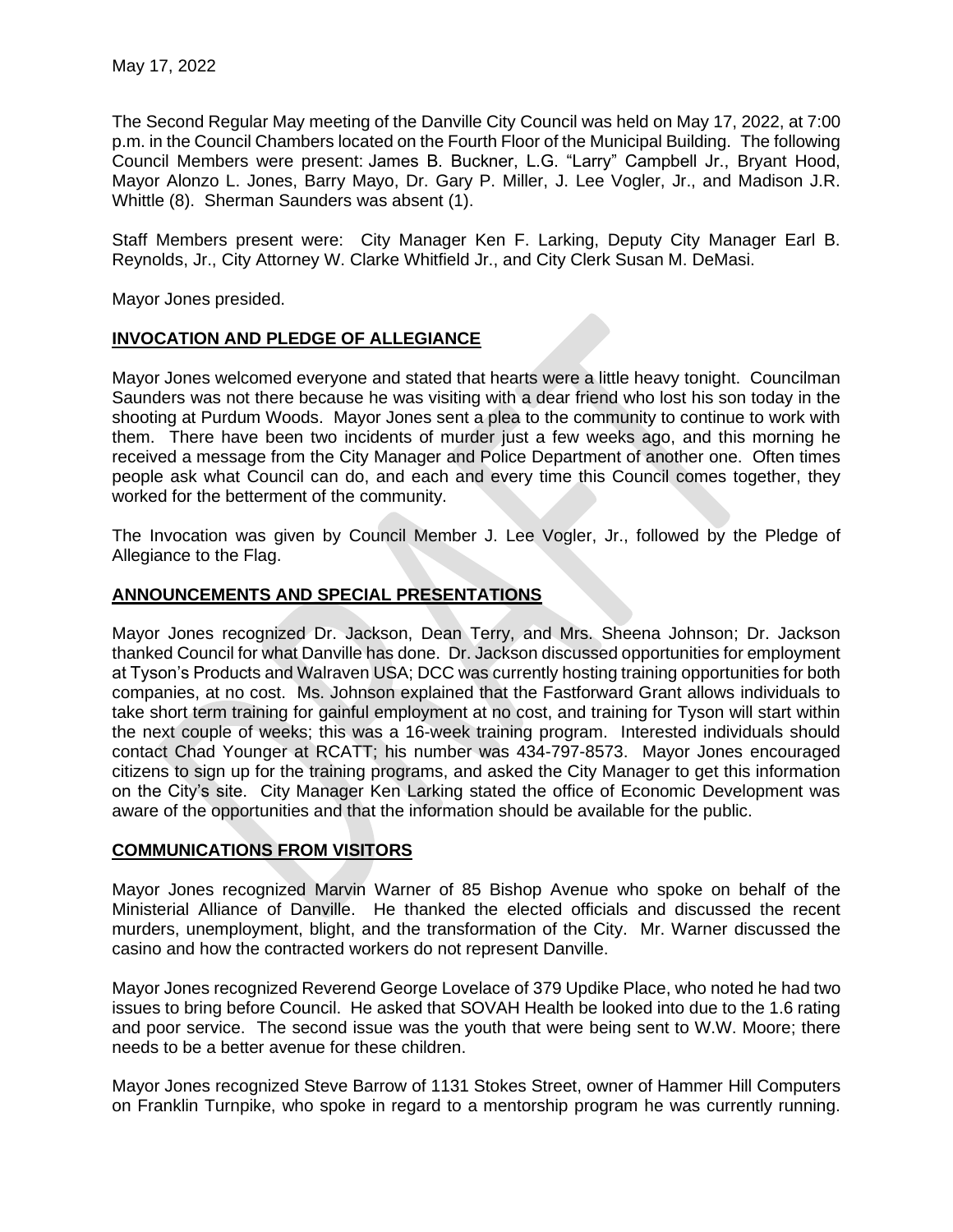Children needed opportunities to learn and see different things, and introduced Joe, one of the children being mentored. Joe spoke about how much he has learned from Mr. Barrow and how much it has helped him.

Mayor Jones recognized Natalie Hodge of 30 West Main Street, Martinsville, VA, founder of Rudy's Girl Medium, and creator and producer of the television series *Hometown Hustle.* Ms. Hodge informed Council that the pilot series featured six entrepreneurs from Martinsville and Henry County; this season they were including Danville in the program. Ms. Hodge introduced Amber David, a junior at Galileo who was mentoring with Ms. Hodge. Ms. David spoke about the importance of creative arts, and ReAsia Jones, another Galileo student, spoke about her interest in creative arts and how important creative arts were to the community.

Mayor Jones recognized Anthony Jones, 1034 Dibrell Alley who came to share a message in the name of Jesus for all preachers to read the word of God in church.

Mayor Jones recognized Charlie Harris of 304 Wendell Scott Drive, who spoke on behalf of citizens and the areas where not much infrastructure has been done. He believes that children with low self-esteem were committing the most crime and the City needed to address these areas.

Mayor Jones recognized Mr. Gerard Harris' assistant at Master Touch Floors and Painting at 1218 North Main Street who spoke about their services. This business was also mentoring students.

Mayor Jones recognized ReAsia Jones who spoke about Progression Over Perfection "POP" a mental health club being held at Galileo Magnet School.

## **CONSENT AGENDA**

Mayor Jones opened the floor for a Public Hearing regarding the Budget Amendment on the Consent Agenda. Notice of the Public Hearing was published in the *Danville Register & Bee* on May 10, 2022. No one present desired to be heard and the Public Hearing was closed.

Council Member Campbell **moved** for adoption of the following Consent Agenda items:

Minutes from the Regular Council Meeting held on April 19, 2022. Draft copies of the minutes had been distributed prior to the meeting.

#### Budget Amendment – Amending the Fiscal Year 2022 Budget Appropriation Ordinance for School Bonds

An Ordinance entitled, Ordinance No**.** 2022-05.08, Amending the Fiscal Year 2022 Budget Appropriation Ordinance by Anticipating the Proceeds from the Issuance of General Obligation Bonds and Appropriating Same for Anticipated Expenditures.

The Motion was **seconded** by Council Member Mayo and carried by the following vote:

VOTE: 8-0-1 AYE: Buckner, Campbell, Hood, Jones, Mayo, Miller, Vogler and Whittle (8) NAY: None ABSENT: Saunders (1)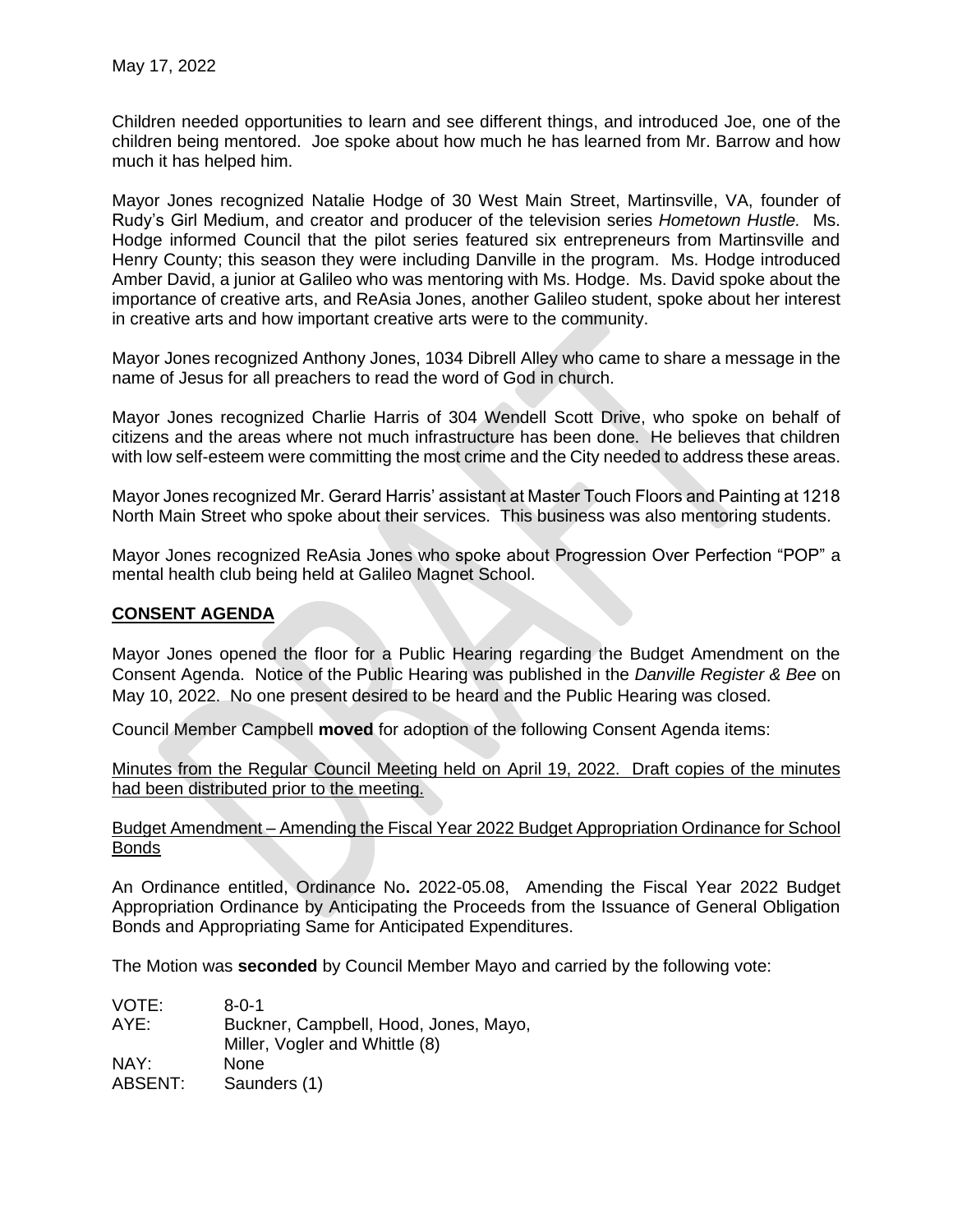### **OLD BUSINESS**

## **CONSIDERATION OF AMENDING DANVILLE CITY CODE REGARDING REAL ESTATE TAX EXEMPTION AND DEFERRAL FOR CERTAIN ELDERLY AND DISABLED PERSONS**

Council Member Vogler **moved** for adoption of an Ordinance entitled:

#### **ORDINANCE NO. 2022-05.01**

An Ordinance Amending and Reordaining Section 37-62, Entitled "General Restrictions, Conditions and Qualifications" and Section 37-66, Entitled "Amount of Exemption and/or Deferral" of Article IV, Entitled "Real Estate and Mobile Home Tax Exemption and Deferral for Certain Elderly and Disabled Persons," of Chapter 37, Entitled "Taxation," of the Code of the City of Danville, 1986, As Amended

The Motion was **seconded** by Council Member Buckner.

Vice Mayor Miller questioned if the City knew what the implications of this would be and how many people it would affect overall, and Mr. Larking stated staff did not have the data to determine those numbers or the impact it will have on the City, revenue wise. Danville Chief Financial Officer, Michael Adkins stated that there was no way to pinpoint how many people were not applying now because they fall above their current income levels; the City did not have that data. A budget was already in place for this tax relief, and it has never been fully expended, so the current budget will take care of the growth in this program. Vice Mayor Miller stated that Council was being asked to vote on something when they have no idea the effect it was going to have. Mr. Adkins noted, as best as he could project, it should not have a major budget effect; that was the purpose for the incremental approach.

Council Member Vogler stated he was glad Council was voting on something brought to them by the citizens, and discussed inflation and the impact that it has had on the elderly.

Council Member Whittle asked if it was correct that if a citizen was in a nursing home there would be a tax lien on the property, and Mr. Adkins stated that prior to this change the taxpayer could either apply for an exemption or if their income was over a certain level they could apply for a deferral, which means that they did not have to pay but if that property was sold or inherited then the back taxes were owed by the new owner. The City was proposing to do away with the deferral plan and just do exemptions.

The **Motion** was carried by the following vote:

| VOTE:   | $8 - 0 - 1$                           |
|---------|---------------------------------------|
| AYE:    | Buckner, Campbell, Hood, Jones, Mayo, |
|         | Miller, Vogler and Whittle (8)        |
| NAY:    | <b>None</b>                           |
| ABSENT: | Saunders (1)                          |

#### **CONSIDERATION OF APPROVING THE FISCAL YEAR 2023 SCHOOL BOARD BUDGET**

Council Member Buckner **moved** for adoption of a Resolution entitled:

#### **RESOLUTION NO. 2022-05.01**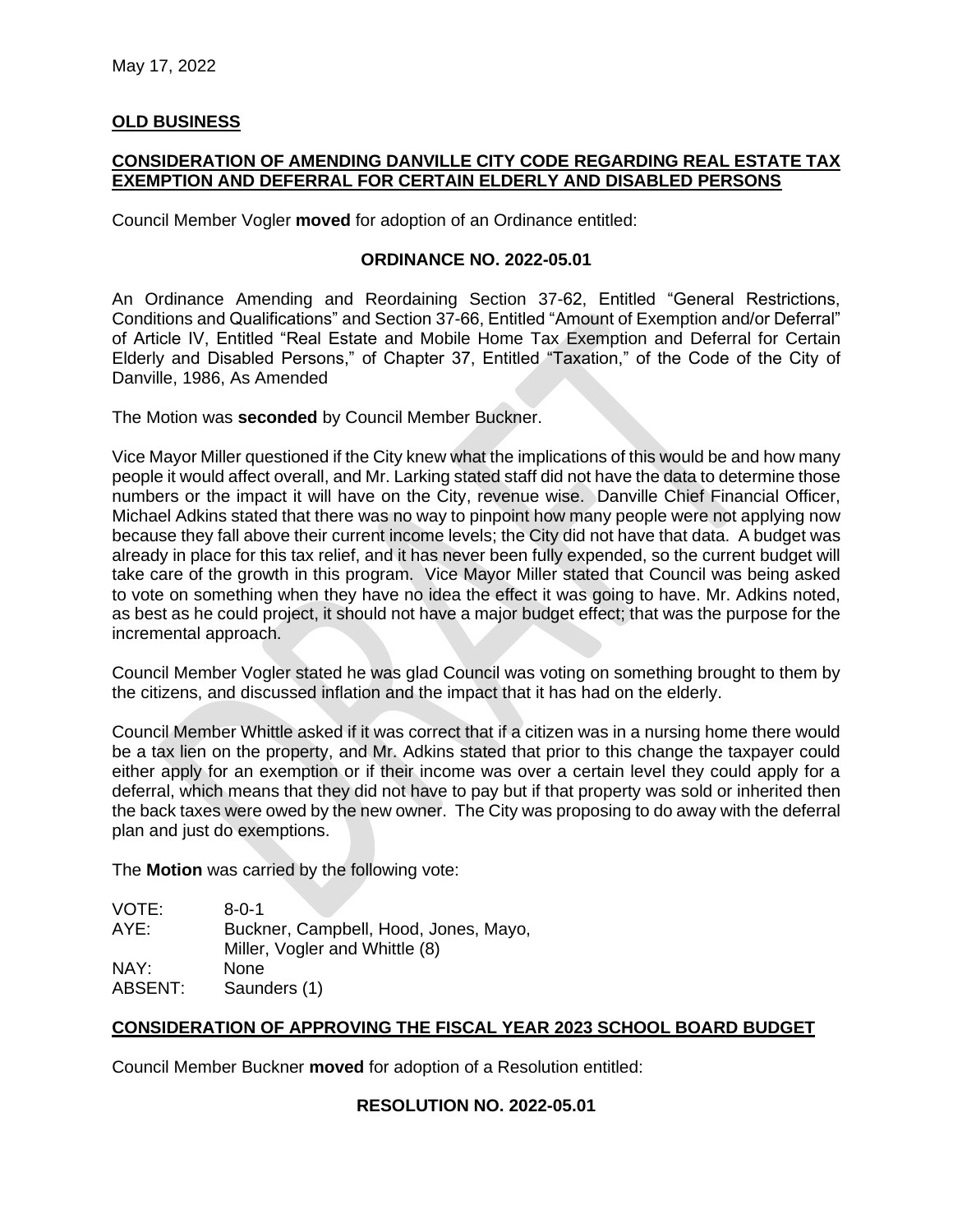A Resolution Approving the Budget of the School Board of the City of Danville for the Fiscal Year Ending June 30, 2023.

The Motion was **seconded** by Council Member Campbell.

Vice Mayor Miller asked Dr. Angela Hairston, Superintendent of Danville Public Schools about the decrease in school age children last year, and Dr. Hairston stated that the school district was actually up in regard to enrollment last year and their analysis indicated that was due to new people moving into the community and homeschool students returning to the virtual academy. An increase in numbers was important to help get more funding per pupil from the State.

Vice Mayor Miller stated that several teachers had approached him with regard to their contracts not having a fixed amount and they were reluctant to sign those. He asked why that was done this year and not in previous years, and Dr. Hairston explained there was an anticipated salary on all contracts which was a 5% pay increase; that included a STEP increase. There was a clause that indicates that may be adjusted depending on the State budget. The State has not approved the schools' budget and that makes it hard for them to nail down exactly what those salaries will look like; this was true for every district in the state of Virginia. They were hoping that the legislators will come together and pass that budget very soon.

Council Member Vogler stated that he and his son attended the S.T.E.M. event last night and it was wonderful. He gave a quick shout out to Mrs. Haymes and Mrs. Green at Forest Hills.

Dr. Hairston thanked Council for all of their help with various programs and funding over the years, and Mayor Jones thanked everyone who worked for the Danville City Public School system for all that they do and continue to do for the children.

Council Member Whittle questioned the anticipated revenue of \$127M and \$11M in premiums on the bonds. Mr. Adkins explained that a premium on the bond means that the person who purchased the bonds was willing to pay more than the face value. Because the bonds were tax exempt they can often be sold for more than their face value. Council Member Whittle asked about the \$1.2M cost and Mr. Adkins explained that it cost \$1.2M to get the bonds and that cost will come out of the premiums received from selling them.

The **Motion** was carried by the following vote:

VOTE: 7-0-1-1 AYE: Buckner, Campbell, Hood, Jones, Miller, Vogler and Whittle (7) NAY: None ABSENT: Saunders (1) ABSTAIN: Mayo (1)

#### **NEW BUSINESS**

# **REVIEW OF GENERAL FUND FINANCIALS AS OF APRIL 30, 2022**

Chief Financial Officer Michael Adkins stated at this point, 83% of the fiscal year was complete. Revenues were at approximately \$85M, about \$4M more than last year. The overages were spread about with about \$1M in general property tax, \$2.5M in local consumer driven taxes, and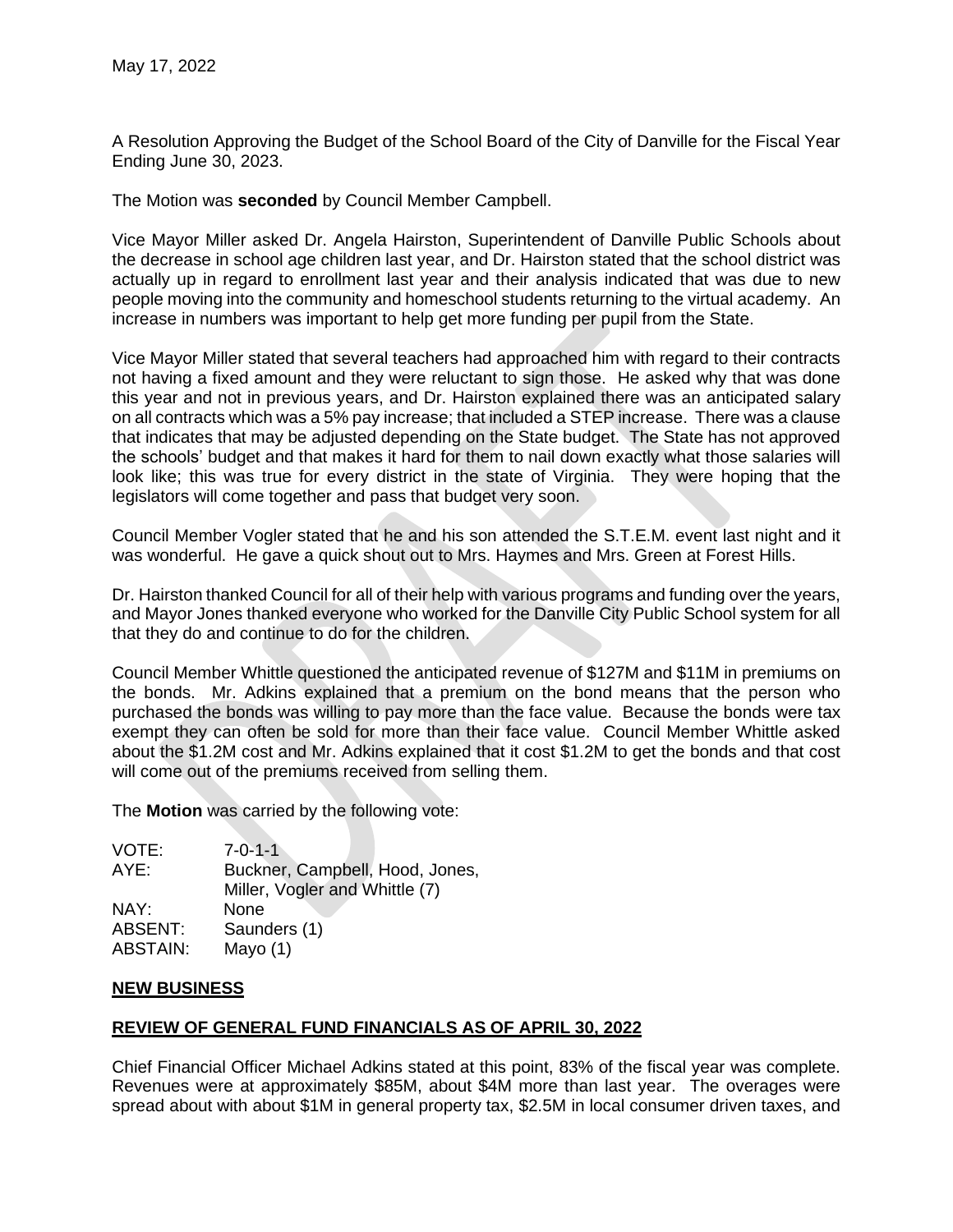about \$500,000 in interest income and other state revenues. In regard to general property taxes, one driving force was the additional business property taxes that the City was receiving from their shared tax revenues with Pittsylvania County, representing those companies in the jointly owned industrial parks. On the local consumer driven taxes, this was the City's main driver for budget variance that was going to be seen this year. In Sales Tax, the City has collected just under \$9M which was 88% of budget and \$670,000 more than last year. The May installment of Sales Tax was received this week and was just over \$1M; that was almost the second highest received. To complete the budget this year only \$150,000 more in Sales Tax revenue was needed, the average has been about \$900,000 a month, and at the end of the year, the City should be over budget in Sales Tax. In Meals Tax, the City collected \$2M, which was 100% of the original budget and 89% of the revised budget; this was \$1.1M more than last year. To meet budget for this year the City will need to collect about \$1.2M; they should collect around \$2M in the next few months, so this area will be over budget. Lodging taxes were at \$1.7M which was 110% of the original budget, 92% of the revised budget, and about \$480,000 more than last year. To meet this year's budget, \$146,000 more needs to be collected; in the next two months the City should collect about \$300,000 and this will be another area over budget. The only line item that will be short was Telecommunication tax, the City will be about \$350,000 dollars short; the previous mentioned overages more than cover this shortage. Adjustments have been made to next year's budget reducing the telecommunications tax line. Mr. Adkins noted there was nothing new to report on the expenditure side; at the end of April, they were at 77% of budget, and the departments alone were at 75% of budget. Real estate and personal property bills went out last week; next month comments can be made on collections.

Council Member Campbell asked if the City's reserves were going to be bigger, and Mr. Adkins noted that if the City stayed on the same financial path, they should have a surplus. Reverend Campbell stated that at one time it was discussed to increase the reserve account but that has not been determined yet, and Mr. Adkins stated that was correct. As the budget increases so does the minimum threshold for fund balance. Mr. Adkins stated that as the City increases the fund balance policy, that sends a message to their bond rating and credit rating agencies that the City was going to keep more than sufficient funds in their savings account for any downturn in the economy, any unexpected events such as a storm, or something where the City has to front the funds to complete the repairs. Mr. Adkins stated he believed an increase to \$25M would be a good step to take but before that was done, they need to see how future revenues look because as they increase revenues, that minimum threshold automatically increases without any action.

# **CONSIDERATION OF MAINTAINING THE CURRENT REAL ESTATE TAX RATE**

Mayor Jones opened the floor for a Public Hearing regarding Maintaining the Current Real Estate Tax Rate. Notice of the Public Hearing was published in the *Danville Register & Bee* on April 12, 2022. No one present desired to be heard and the Public Hearing was closed.

Upon **Motion** by Council Member Buckner and **second** by Council Member Mayo, an Ordinance entitled:

# **ORDINANCE NO. 2022-05.09**

An Ordinance Affirming the Real Estate Tax Rate of \$0.84 on Every One-Hundred Dollars (\$100.00) of Assessed Value.

was presented by its **First Reading**, as required by City Charter, to lie over before final adoption.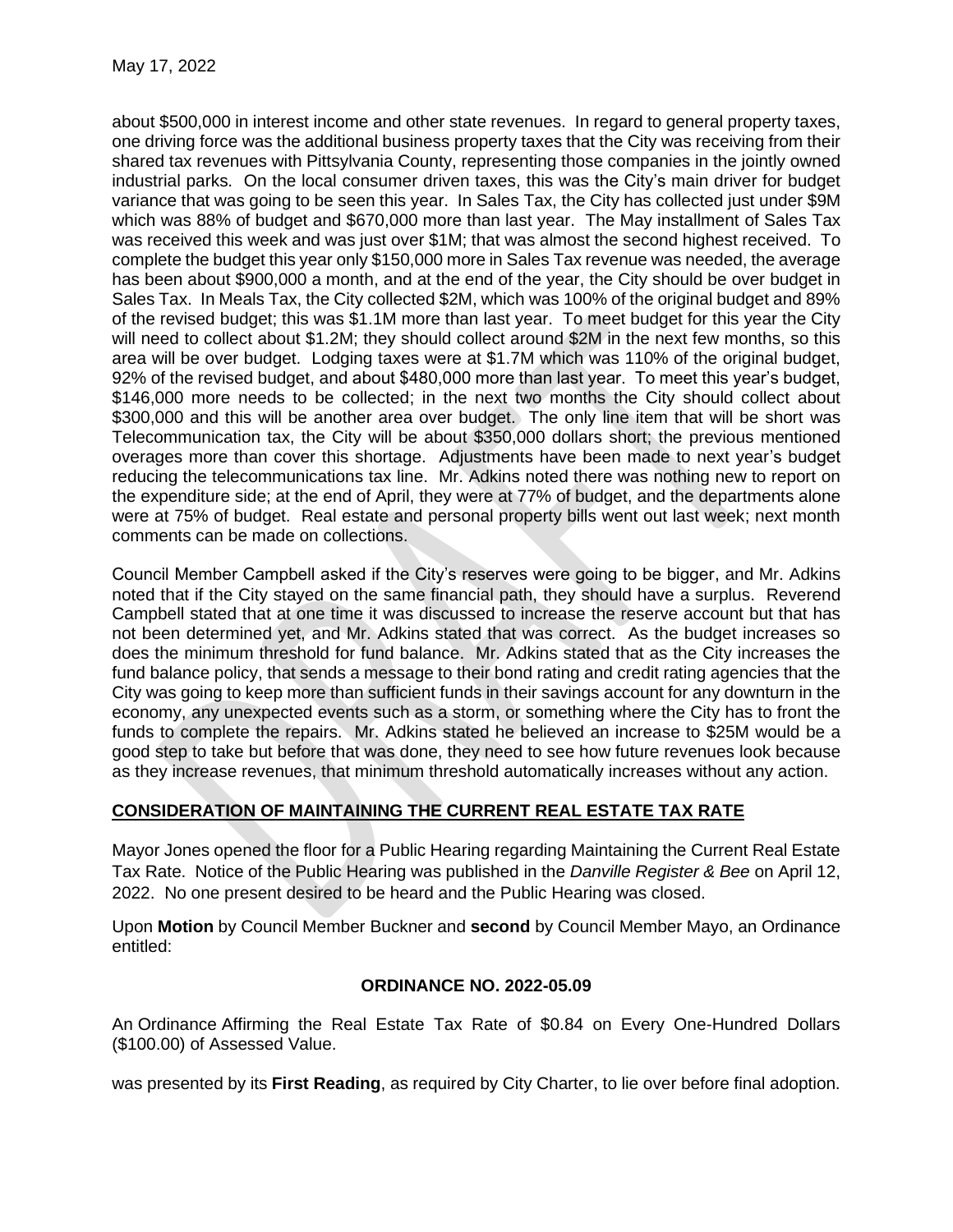Council Member Whittle asked since there was a reassessment, that increased 1% and that 1% automatically allowed the rate to stay at \$0.84 and taxes were still going up because the assessment was pushed in, and Mr. Larking explained that by state law in a year where reassessments were done, if the real estate values go higher than 1%, an effective tax rate increase must be advertised. The City was in the process of doing a reevaluation, in house; at this time, they do not know what that will be. The City advertised the possibility of it being as much as 5%, currently it was less than that. Typically, as they get through the assessment process the percentage increases and decreases. When the memo was written it was at 3.8% and it may be lower now; it could be anywhere between 1% and 3.8% by the time assessment was completed. Mr. Larking noted he recommend leaving the rate at \$0.84.

Council Member Vogler stated he wanted to make it clear that Council was not increasing anything, they were maintaining the tax rate as is. Vice Mayor Miller stated that several years ago the tax rate was cut down to \$0.80 and had to be increased back to \$0.84 because the economy bottomed. There were lots of improvements to be made to the City and communities.

# **ROLL CALL**

Council Member Mayo stated it was good to see everyone tonight, would like to extend his condolences to the Gore family and asked that everyone keep them in their prayers. Mr. Mayo thanked Dr. Jackson and Ms. Johnson for mentioning the jobs; there were jobs out there that were hiring, and they want the citizens to take advantage of those jobs. Mr. Mayo noted they saluted the graduates from last week; high school graduations will be going on next week, all of Council congratulates them and hoped they have a prosperous future.

Vice Mayor Miller stated it was amazing to hear what Dr. Jackson said about teaching students the skills they need to know in order to do these jobs that were opening. Dr. Miller noted it was gut wrenching to hear about all the young children being shot or committing suicide, not just here but all over the country. People need to emphasize mental health more in young people. COVID cases were back on the rise; it was not over yet and encouraged citizens to get their vaccine.

Council Member Vogler noted there were 364 bus stops, and out of those 364 bus stops, only 41 have benches, and 18 were covered. There may be some right of way situations that keep all 364 from having benches and being covered, and asked that the City look into getting more benches to help citizens who use those bus stops. Mayor Jones stated that he had spoken with the City Manager about this issue due to a complaint regarding the bus stop on Riverside Drive at Biscuitville. The City Manager and staff were looking into this.

Council Member Whittle stated when it comes to infrastructure and things that have to be done within the City, it was not glamourous, but was an important part of what must be done. Mr. Whittle noted he felt like there was a recession on the way, and the only thing citizens can do was spend less.

Council Member Buckner stated it was great seeing everyone out at the Festival in the Park this past weekend, at the Community Market the weekend before for the Make Danville Shine event and the kickoff of the Farmer's Market. He and Mr. Saunders were there for several hours speaking with a gentleman who was a butler at the White House; Mr. Lipford was a real gem and a beloved citizen of Danville. Mr. Buckner stated he looked forward to seeing everyone June 4<sup>th</sup> at the Bridge Street Food Truck Rodeo.